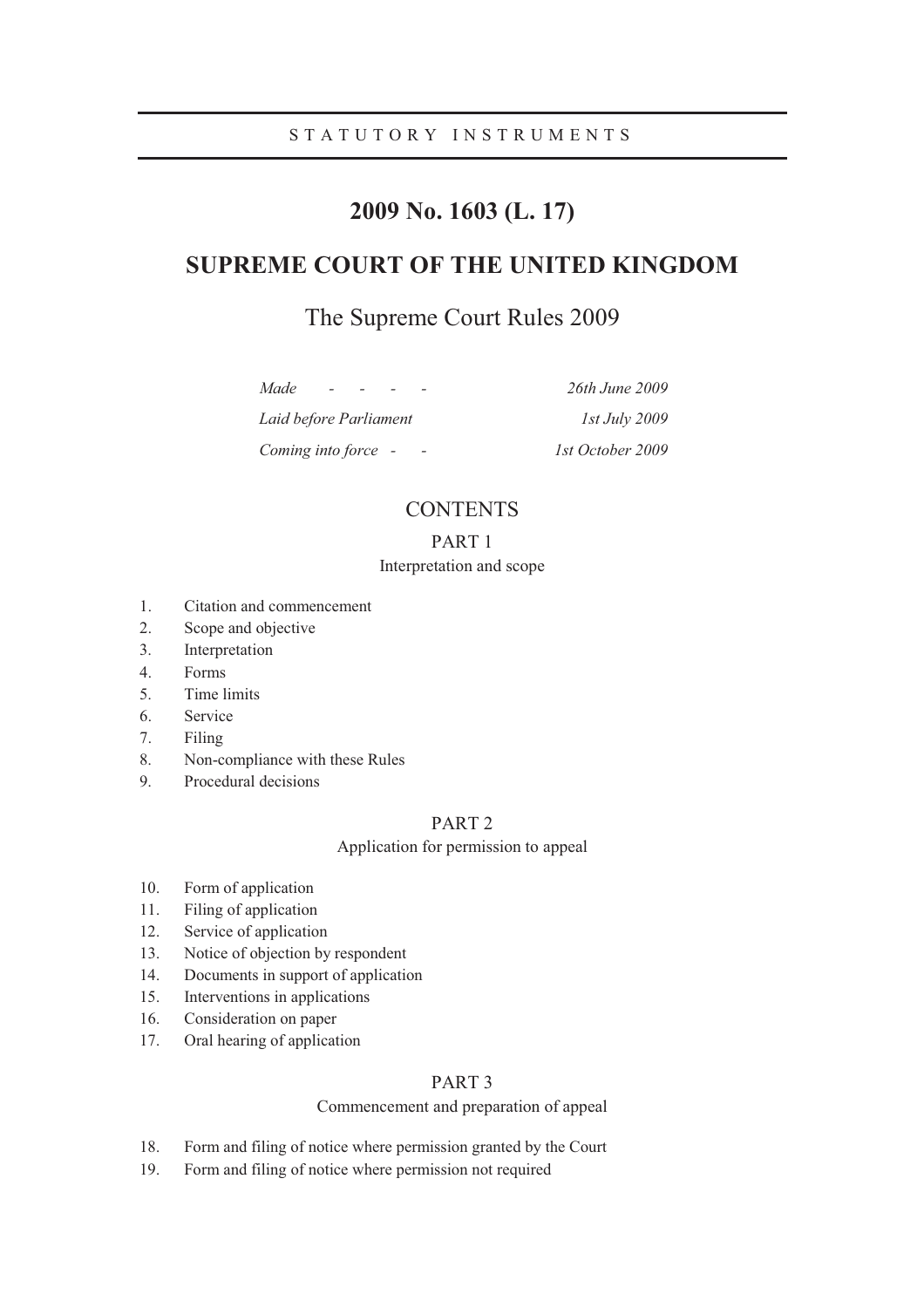- 20. Service of notice
- 21. Acknowledgement by respondent
- 22. Documents for appeal hearing
- 23. The core volumes
- 24. Authorities
- 25. Cross-appeals
- 26. Intervention

## PART 4

## Hearing and decision of appeal

- 27. Hearing in open court
- 28. Judgment
- 29. Orders

## PART 5

## Further general provisions

- 30. Procedural applications
- 31. Requests for expedition
- 32. Grouping appeals
- 33. Change of interest
- 34. Withdrawal etc of application for permission to appeal or of appeal
- 35. Advocate to the Court and assessors
- 36. Security for costs
- 37. Stay of execution
- 38. Change of solicitor and London agents
- 39. Disposal of documents

## PART 6

## Particular appeals and references

- 40. Human Rights Act issues
- 41. Devolution jurisdiction
- 42. Court of Justice of the European Communities
- 43. Revocation of patents
- 44. Criminal appeals

## PART 7

## Fees and costs

- 45. Fees
- 46. Orders for costs
- 47. Submissions as to costs
- 48. Claim for costs
- 49. Assessment of costs
- 50. Basis of assessment
- 51. The standard basis and the indemnity basis
- 52. Amount of assessed costs to be specified
- 53. Appeal from assessment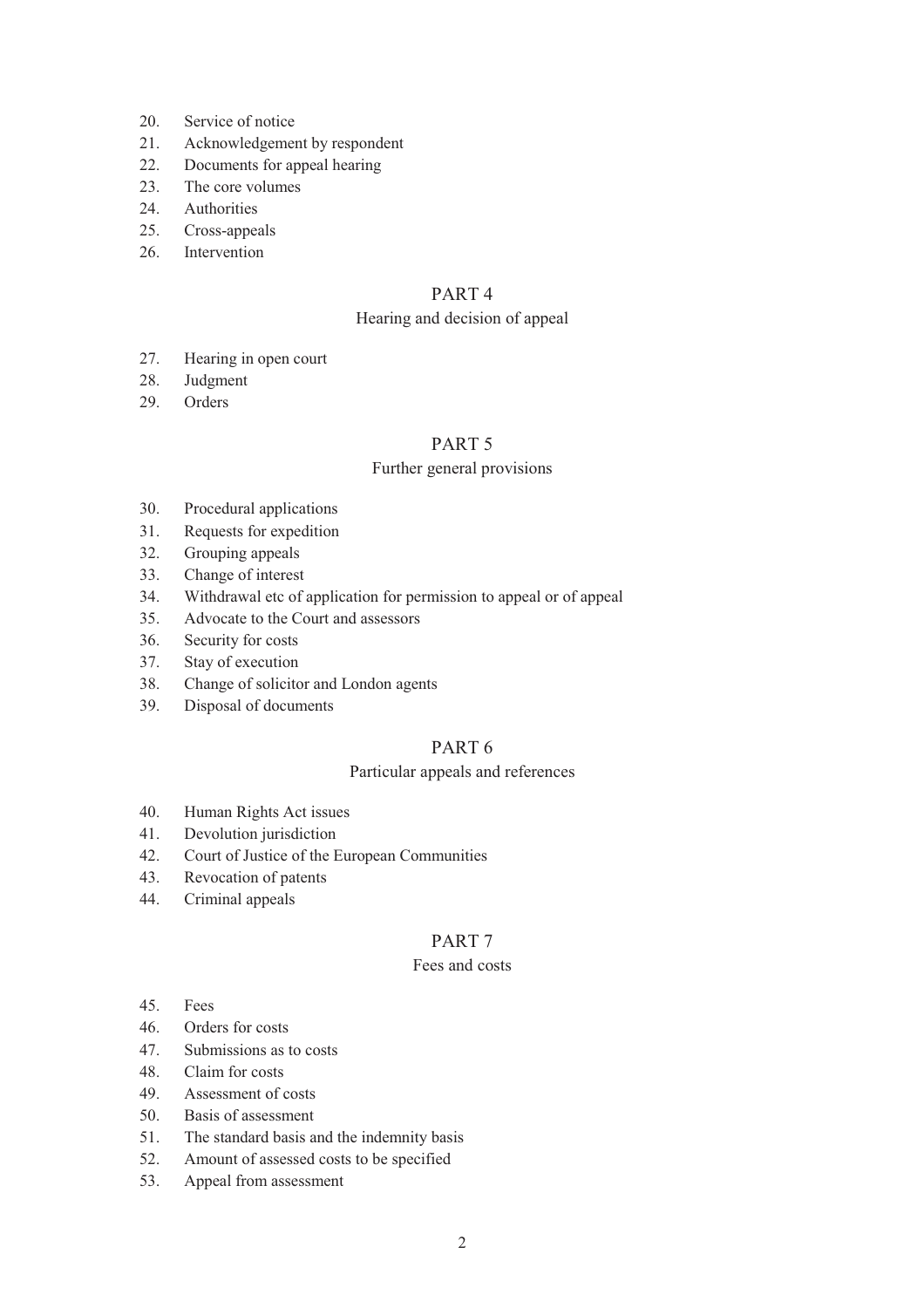### 54. Payment out of security for costs

## PART 8

### Transitional arrangements

#### 55. Transitional arrangements

The senior Lord of Appeal in Ordinary makes the following Rules in exercise of the power conferred by section 45 of the Constitutional Reform Act 2005(**a**).

In accordance with section 45(4) and (5) of that Act the senior Lord of Appeal in Ordinary has consulted the Lord Chancellor, the General Council of the Bar of England and Wales, the Law Society of England and Wales, the Faculty of Advocates of Scotland, the Law Society of Scotland, the General Council of the Bar of Northern Ireland, the Law Society of Northern Ireland and with such other bodies representing persons likely to be affected by the Rules as the senior Lord of Appeal in Ordinary considered appropriate.

## PART 1

## **Interpretation and scope**

## **Citation and commencement**

**1.** These Rules may be cited as the Supreme Court Rules 2009 and shall come into force on 1st October 2009.

#### **Scope and objective**

**2.**—(1) These Rules apply to civil and criminal appeals to the Court and to appeals and references under the Court's devolution jurisdiction.

(2) The overriding objective of these Rules is to secure that the Court is accessible, fair and efficient.

(3) The Court must interpret and apply these Rules with a view to securing that the Court is accessible, fair and efficient and that unnecessary disputes over procedural matters are discouraged.

#### **Interpretation**

-

**3.**—(1) In these Rules—

"the Act" means the Constitutional Reform Act 2005;

"the Court" means the Supreme Court of the United Kingdom;

"Justice" means a judge of the Court and includes its President and Deputy President;

"the Registrar" means the Registrar of the Court;

"the Registry" means the Registry of the Court.

(2) In these Rules except where the context otherwise requires —

"appellant" means a person who files an application for permission to appeal or who files a notice of appeal;

<sup>(</sup>**a**) 2005 c. 4. Section 45 is modified by the Constitutional Reform Act 2005 (Temporary Modifications) Order 2006 (S.I. 2006/227) so that, until the coming into force of s 23 of the 2005 Act, any reference to the "President of the Supreme Court" is a reference to the "senior Lord of Appeal in Ordinary".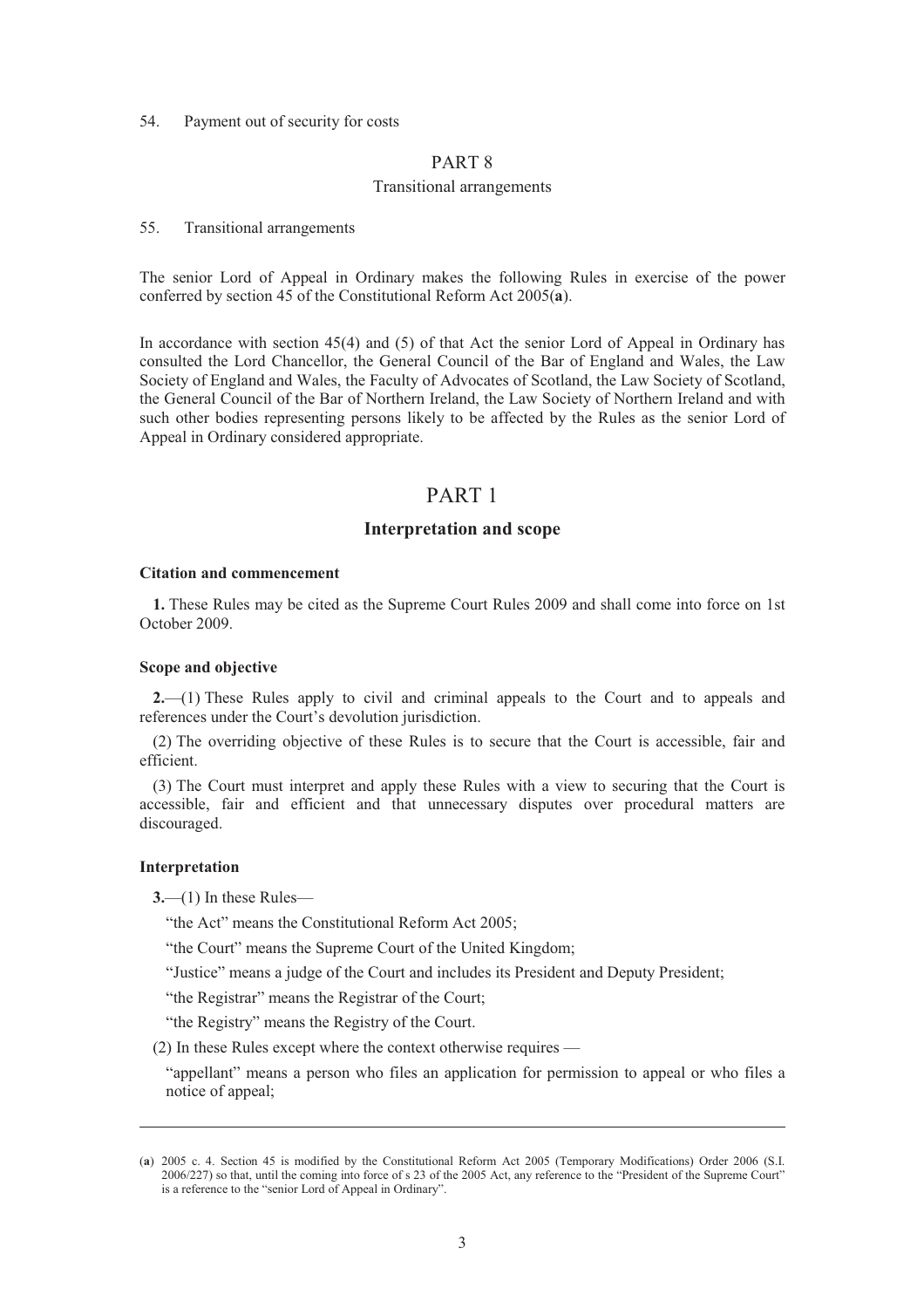"business day" means any day other than a Saturday, Sunday, Christmas Day, Good Friday or a bank holiday under the Banking and Financial Dealings Act 1971(**a**), in England and Wales;

"certificate of service" means a certificate given under rule 6;

"counsel" includes any person with the right to be heard as an advocate at a full hearing before the Court;

"court below" means the court from which an appeal (or application for permission to appeal) is made to the Court;

"court officer" means the Registrar or a member of the court staff;

"devolution jurisdiction" means the jurisdiction transferred to the Court by section 40 of, and Schedule 9 to, the Act;

"electronic means" means CD ROMs, memory sticks, email, fax or other means of electronic communication of the contents of documents;

"filing" means filing in the Registry in accordance with rule 7 and related expressions have corresponding meanings;

"form" and the "appropriate form" have the meanings given by rule 4;

"panel of Justices" means a panel of at least three Justices;

"party" means an appellant, a respondent and a person who has been given permission to intervene under rule 26;

"the relevant officer" means—

- (a) in relation to proceedings in England and Wales, the Attorney General and, in relation to proceedings that particularly affect Wales, the Counsel General to the Welsh Assembly Government,
- (b) in relation to proceedings in Scotland, the Advocate General for Scotland and the Lord Advocate; and
- (c) in relation to proceedings in Northern Ireland, the Advocate General for Northern Ireland and (when section 22 of the Justice (Northern Ireland) Act 2002 comes into force (**b**)) the Attorney General for Northern Ireland;

"requisite number of copies" means the number of copies which are to be provided under the relevant practice direction or as directed by the Court;

"respondent" includes a respondent to an application for permission to appeal and means—

- (a) a person other than the appellant who was a party to the proceedings in the court below and who is affected by the appeal; and
- (b) a person who is permitted by the Court to be a party to the appeal;

"service" and related expressions have the meanings given by rule 6;

"solicitor" includes any person authorised to provide legal services other than as counsel in connection with proceedings before the Court.

(3) References in these Rules to a practice direction means a practice direction issued by the President of the Court.

(4) References in these Rules or in any form to a party's signing, filing or serving any document or taking any other procedural step include the signature, filing or service of that document or the taking of such other procedural step by the party's solicitor.

(5) Where any of these Rules or any practice direction requires a document to be signed, that requirement shall be satisfied if the signature is printed by computer or other mechanical means.

(6) Where these Rules require or permit the Court to perform an act of a formal or administrative character, that act may be performed by a court officer.

-

<sup>(</sup>**a**) 1971 c. 80.

<sup>(</sup>**b**) 2002 c. 26.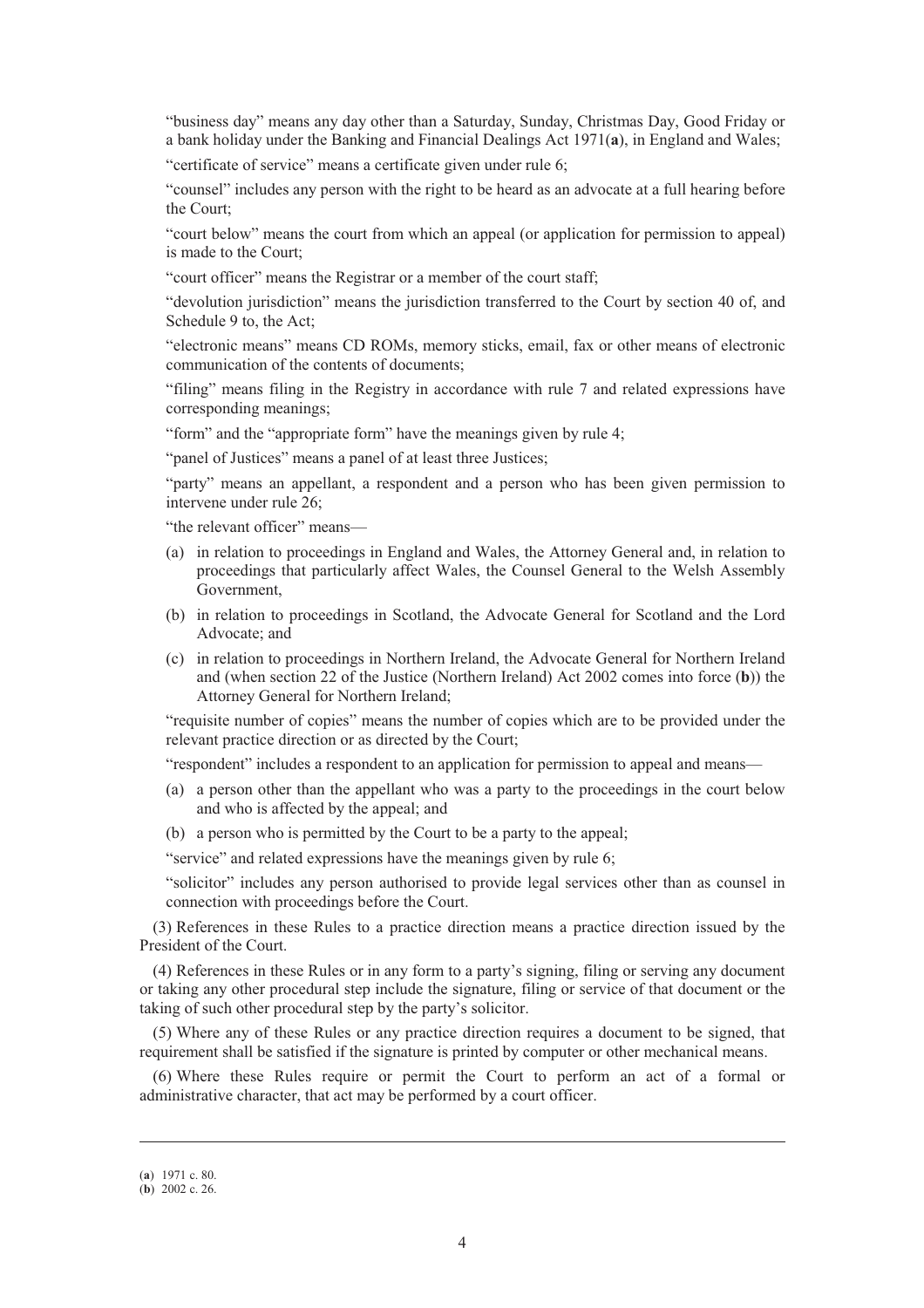#### **Forms**

**4.**—(1) In these Rules, a form means a form set out in a practice direction and a reference to the "appropriate form" means the form provided by the relevant practice direction for any particular case.

(2) The forms shall be used in the cases to which they apply, and in the circumstances for which they are provided by the relevant practice direction, but a form may be varied by the Court or a party if the variation is required by the circumstances of a particular case.

## **Time limits**

**5.**—(1) The Court may extend or shorten any time limit set by these Rules or any relevant practice direction (unless to do so would be contrary to any enactment).

(2) The Court may exercise these powers either on an application by one or more parties or without an application being made.

- (3) The Registrar must notify the parties when a time limit is varied under this rule.
- (4) An application for an extension of time may be granted after the time limit has expired.

(5) Where a party to a proposed appeal has applied for public funding and the Registrar is informed of the application, the time limits in rules 11 and 19 shall be extended until 28 days after the final determination of the application for public funding.

(6) When the period specified—

- (a) by these Rules or a practice direction, or
- (b) by any judgment or court order,

for doing any act at the Registry ends on a day on which the Registry is closed, that act shall be in time if done on the next day on which the Registry is open.

#### **Service**

**6.**—(1) A document may be served by any of the following methods—

- (a) personal service;
- (b) first class post (or an alternative service which provides for delivery on the next working day);
- (c) (with the consent of the party to be served) through a document exchange;
- (d) (with the consent of the party to be served or at the direction of the Registrar) by electronic means in accordance with the relevant practice direction.

(2) Where the address of the person on whom a document is to be served is unknown, the Registrar may direct that service is effected by an alternative method of service.

(3) A document served by first-class post or through a document exchange will be taken to have been served on the second day after it was posted or left at the document exchange, as the case may be (not including days which are not business days).

(4) A certificate of service must give details of the persons served, the method of service used and must state the date on which the document was served personally, posted, delivered to the document exchange or sent electronically, as the case may be.

## **Filing**

**7.**—(1) A document may be filed by any of the following methods—

- (a) personal delivery;
- (b) first class post (or an alternative service which provides for delivery on the next working day);
- (c) through a document exchange;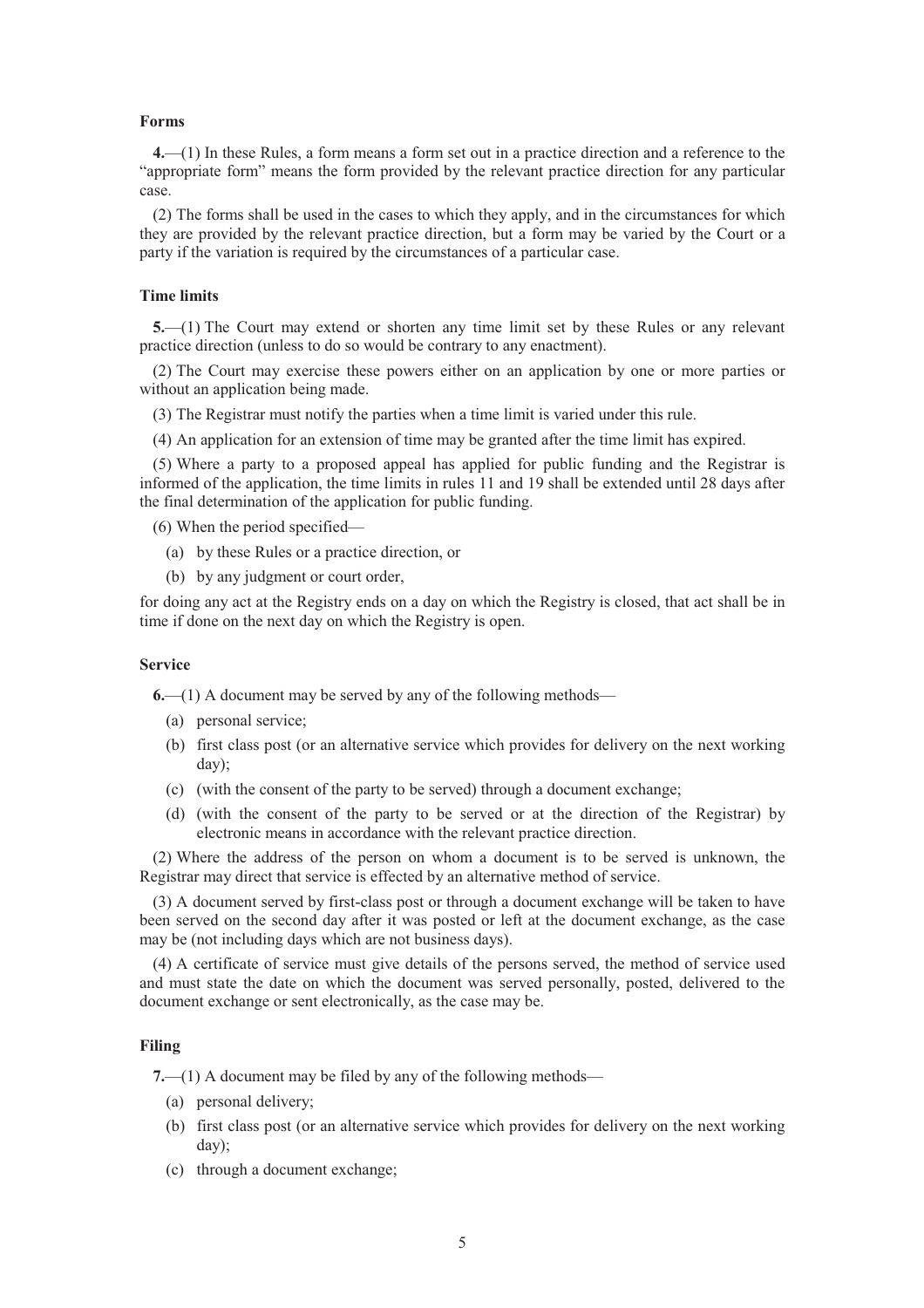(d) (with the consent of the Registrar) by electronic means in accordance with the relevant practice direction.

(2) A document filed by first-class post or through a document exchange will be taken to have been filed on the second day after it was posted or left at the document exchange, as the case may be (not including days which are not business days).

(3) Except with the consent of the Registrar, the contents of documents—

- (a) filed in hard copy must also be provided to the Registry by electronic means, and
- (b) filed by electronic means must also be provided to the Registry in hard copy,

in accordance with the relevant practice direction.

(4) A court officer must seal the following documents when they are filed—

- (a) an application for permission to appeal,
- (b) a notice of objection or acknowledgement by the respondent,
- (c) a notice of appeal,
- (d) an application form,

and may place the seal on the document by hand or by printing a facsimile of the seal on the document whether electronically or otherwise.

(5) A document purporting to bear the Court's seal shall be admissible in evidence without further proof.

#### **Non-compliance with these Rules**

**8.**—(1) Any failure by a party to comply with these Rules or any relevant practice direction shall not have the effect of making the proceedings invalid.

(2) Where any provision in these Rules or any relevant practice direction is not complied with, the Court may give whatever directions appear appropriate, having regard to the seriousness of the non-compliance and generally to the circumstances of the case.

(3) In particular, the Registrar may refuse to accept any document which does not comply with any provision in these Rules or any relevant practice direction and may give whatever directions appear appropriate.

(4) Directions given under this rule may include the summary dismissal of an appeal or debarring a respondent from resisting an appeal.

## **Procedural decisions**

**9.**—(1) Subject to paragraph (2), the powers of the Court under the following rules may be exercised by a single Justice or the Registrar without an oral hearing—

- (a) rule 5 (time limits),
- (b) rule 8 (non-compliance with Rules),
- (c) rule 33 (change of interest),
- (d) rule 34 (withdrawal of appeal),
- (e) rule 35 (advocate to the Court and assessors),
- (f) rule 36 (security for costs),
- (g) rule 37 (stay of execution) and
- (h) rule 41 (devolution jurisdiction).

(2) Any contested application—

- (a) alleging contempt of the Court; or
- (b) for a direction under rule 8 dismissing an appeal or debarring a respondent from resisting an appeal; or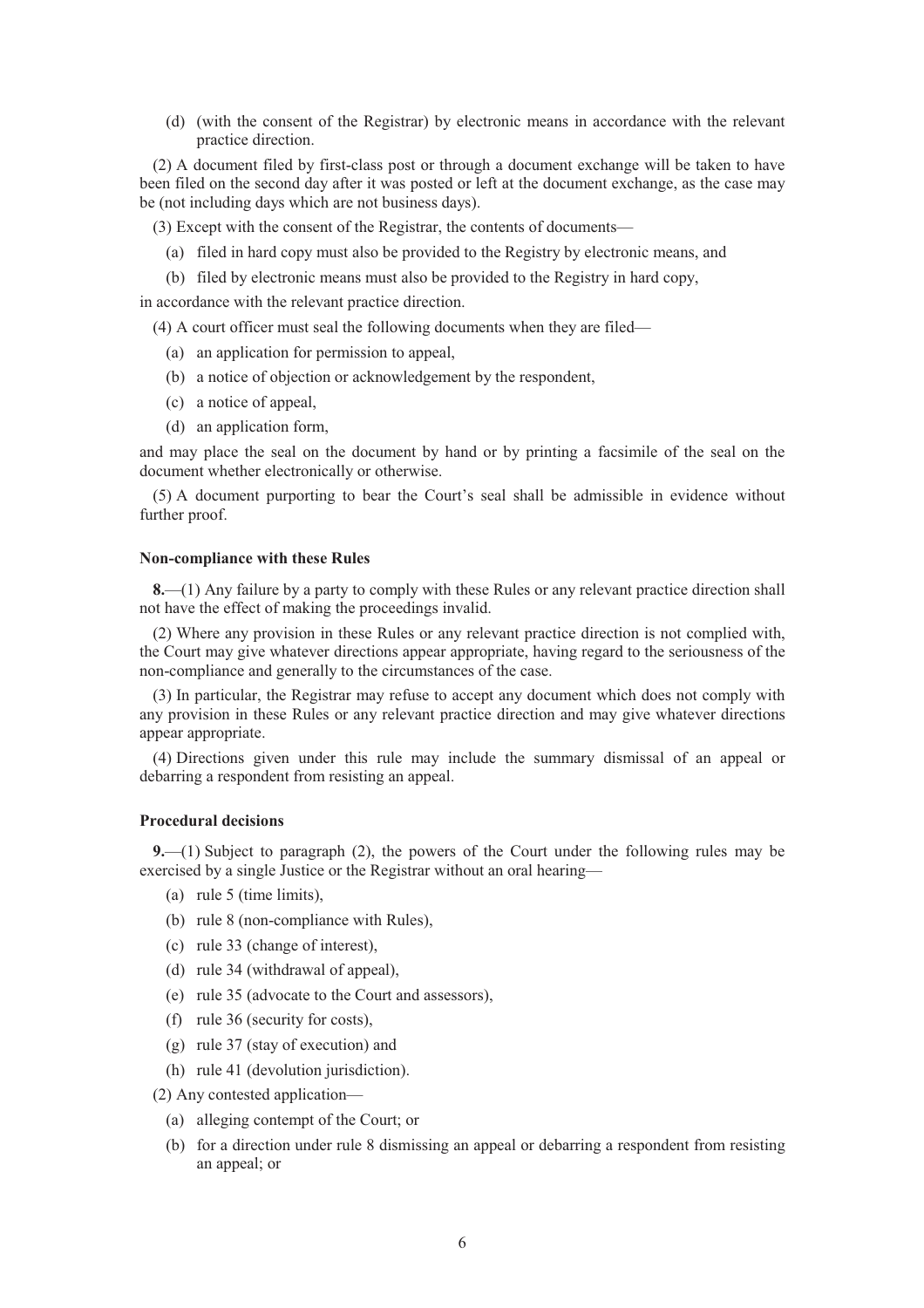(c) for security for costs,

shall be referred to a panel of Justices who shall, in a case of alleged contempt, and may, in any other case, hold an oral hearing.

(3) Where under these Rules any matter falls to be decided by a single Justice, that Justice may, where it appears appropriate, direct an oral hearing or may refer the matter to a panel of Justices to be decided with or without an oral hearing.

(4) Where under these Rules any matter falls to be decided by the Registrar, the Registrar may—

- (a) direct an oral hearing;
- (b) refer the matter to a single Justice (and paragraphs (1) and (3) shall then apply);
- (c) refer the matter to a panel of Justices to be decided with or without an oral hearing.

(5) A party may apply for a decision of the Registrar to be reviewed by a single Justice (in which case paragraphs (1) and (3) shall apply) and any application under this rule must be made in the appropriate form and be filed within 14 days of the Registrar's decision.

(6) Subject to rule 27, oral hearings on procedural matters must be heard in open court or in a place to which the public are admitted.

(7) If any procedural question arises which is not dealt with by these Rules, the Court or the Registrar may adopt any procedure that is consistent with the overriding objective, the Act and these Rules.

## PART 2

## **Application for permission to appeal**

### **Form of application**

**10.**—(1) Every application to the Court for permission to appeal shall be made in the appropriate form.

(2) An application for permission to appeal must be made first to the court below, and an application may be made to the Supreme Court only after the court below has refused to grant permission to appeal.

### **Filing of application**

**11.**—(1) Subject to any enactment which makes special provision with regard to any particular category of appeal, an application for permission to appeal must be filed within 28 days from the date of the order or decision of the court below.

(2) The Registrar may refuse to accept any application on the ground that—

- (a) the Court does not have jurisdiction under section 40 of the Act to issue it;
- (b) it contains no reasonable grounds; or
- (c) it is an abuse of process,

and may give whatever directions appear appropriate.

*(Section 2 of the Administration of Justice Act 1960 provides that an application for permission to appeal to the Supreme Court in a case involving civil contempt of court must be filed within 14*  days, beginning with the date on which the application for permission is refused by the court *below.)* 

*(Section 13 of the Administration of Justice Act 1969 provides that an application for permission to appeal to the Supreme Court in a "leapfrog appeal" from the High Court must be filed within one month from the date on which the High Court judge grants a certificate under section 12.)*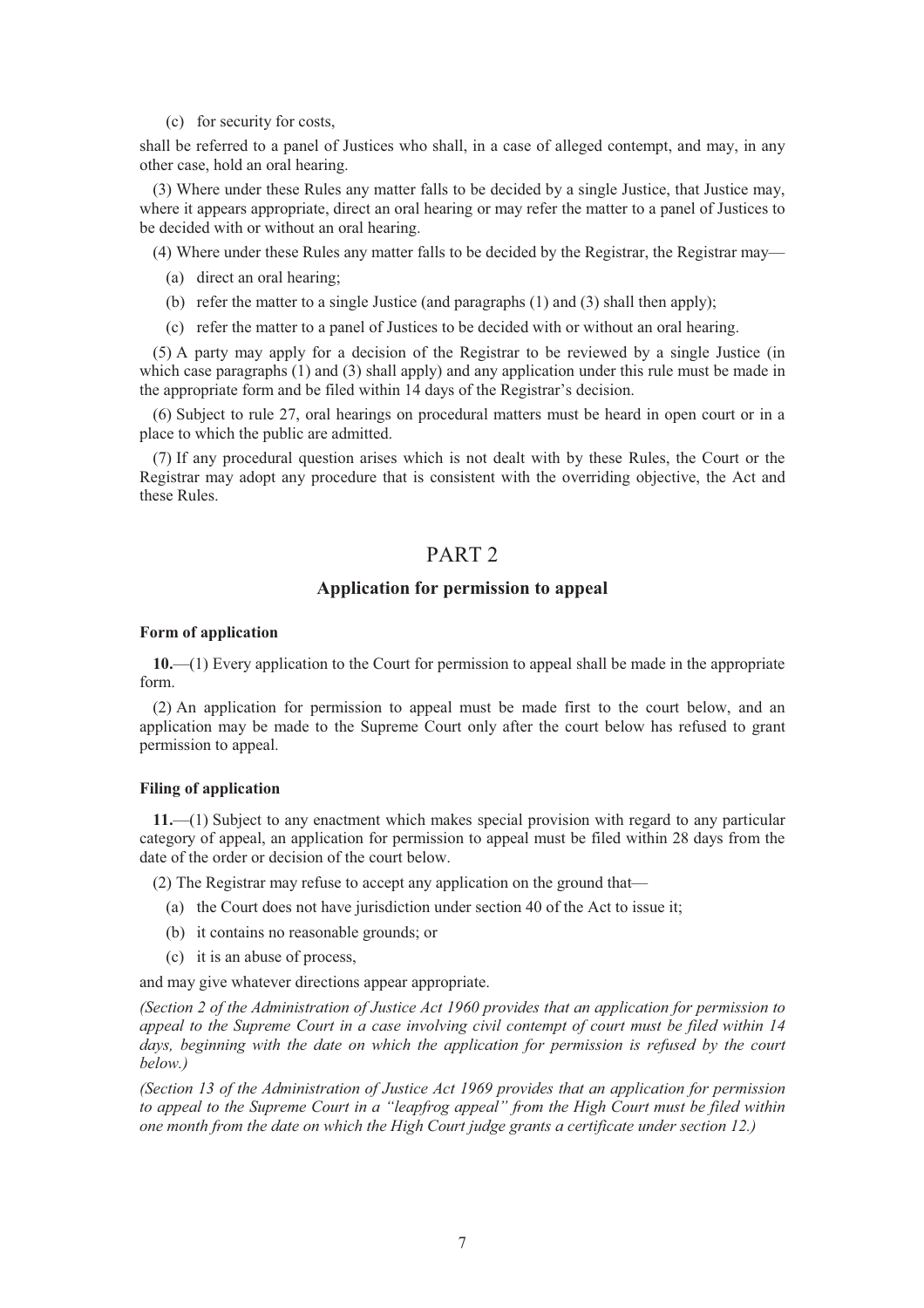### **Service of application**

**12.** Before the application is filed, a copy must be served—

- (a) on every respondent, and
- (b) on any person who was an intervener in the court below,

and, when the application is filed, the appellant must file a certificate of service.

#### **Notice of objection by respondent**

**13.**—(1) Each respondent who wishes to object to the application must, within 14 days after service, file notice of objection in the appropriate form together with a certificate of service.

(2) Before the notice is filed, a copy must be served on—

- (a) the appellant,
- (b) any other respondent, and
- (c) any person who was an intervener in the court below.

(3) A respondent who does not file notice under this rule will not be permitted to participate in the application and will not be given notice of its progress.

#### **Documents in support of application**

**14.**—(1) The requisite number of copies of the application must be filed together with—

- (a) a copy of the order appealed from, and
- (b) (if separate) a copy of any order refusing permission to appeal

and, if the order appealed from is not immediately available, the application should be filed without delay and the order filed as soon as it is available.

(2) The appellant must file the further documents required for the use of the Court within 7 days after filing the application.

#### **Interventions in applications**

**15.**—(1) Any person and in particular—

- (a) any official body or non-governmental organization seeking to make submissions in the public interest or
- (b) any person with an interest in proceedings by way of judicial review,

may make written submissions to the Court in support of an application for permission to appeal and request that the Court takes them into account.

(2) Before the submissions are filed, a copy must be served on—

- (a) the appellant,
- (b) every respondent, and
- (c) any person who was an intervener in the court below

and the requisite number of copies of the submissions must be filed together with a certificate of service.

(3) Any submissions which are made shall be referred to the panel of Justices which considers the application for permission to appeal.

- (4) If permission to appeal is granted—
	- (a) a person whose submissions were taken into account by the panel will be notified but, if that person wishes to intervene in the appeal, an application must be made under rule 26;
	- (b) the appellant must notify any person who was an intervener in the court below whether or not that person made submissions under this rule.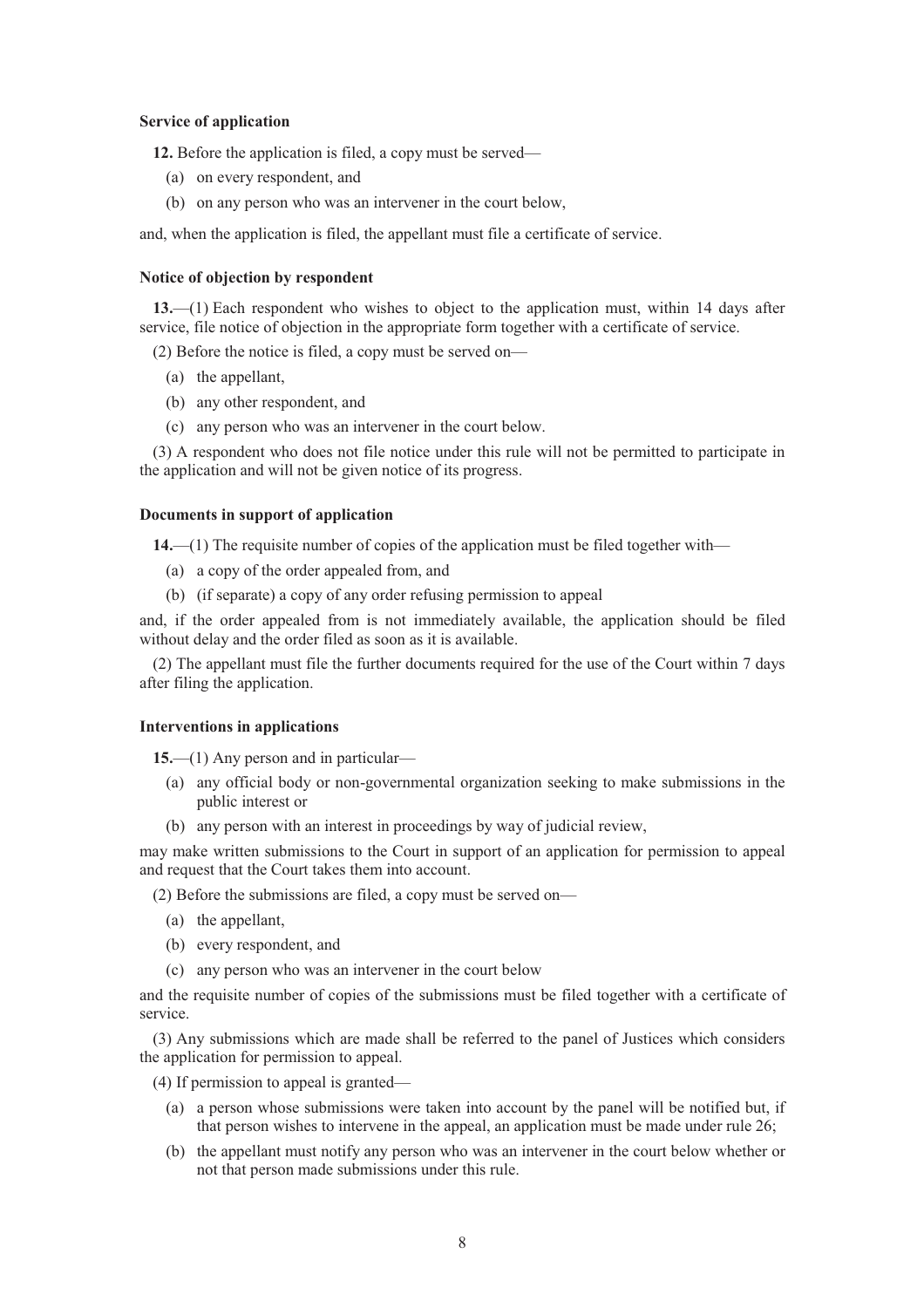#### **Consideration on paper**

**16.**—(1) Every admissible application for permission to appeal (together with any submissions made under rule 15 and any respondent's notice of objection) shall be considered on paper without a hearing by a panel of Justices.

(2) The panel may—

- (a) grant or refuse permission to advance all or any of the grounds of appeal;
- (b) invite the parties to file written submissions within 14 days as to the grant of permission on terms (whether as to costs or otherwise); or
- (c) direct an oral hearing.

(3) Where the panel has invited the parties' submissions as to terms, it shall reconsider the application on paper without a hearing and may refuse permission or grant permission (either unconditionally or on terms) to advance all or any of the grounds of appeal.

(4) Where the panel grants permission to advance limited grounds of appeal it shall (unless it directs otherwise) be taken to have refused permission to advance the other grounds.

(5) An order of the Court shall be prepared and sealed by the Registrar to record any decision made under this rule.

## **Oral hearing of application**

**17.**—(1) Where the panel has directed an oral hearing, the appellant and every respondent who has given notice under rule 13 will be informed of the date of the oral hearing.

(2) An order of the Court shall be prepared and sealed by the Registrar to record any decision made under this rule.

## PART 3

## Commencement and preparation of appeal

### **Form and filing of notice where permission granted by the Court**

**18.**—(1) Where the Court grants permission to appeal, rules 19 and 20 shall not apply and

- (a) the application for permission to appeal shall stand as the notice of appeal;
- (b) the grounds of appeal shall be limited to those on which permission has been granted;
- (c) the appellant must, within 14 days of the grant by the Court of permission to appeal, file notice under this rule of an intention to proceed with the appeal.

(2) When notice is filed under rule  $18(1)(c)$ , the application for permission to appeal will be resealed and the appellant must then—

- (a) serve a copy on each respondent and on any person who was an intervener in the court below or whose submissions were taken into account under rule 15; and
- (b) file the requisite number of copies and a certificate of service.
- (3) In any other case an appellant must file a notice of appeal under rule 19.

## **Form and filing of notice where permission not required**

**19.**—(1) Every notice of appeal shall be made in the appropriate form.

(2) The notice of appeal together with the requisite number of copies must be filed within 42 days of the date of the order or decision of the court below.

- (3) The appellant must also file—
	- (a) a copy of the order appealed from and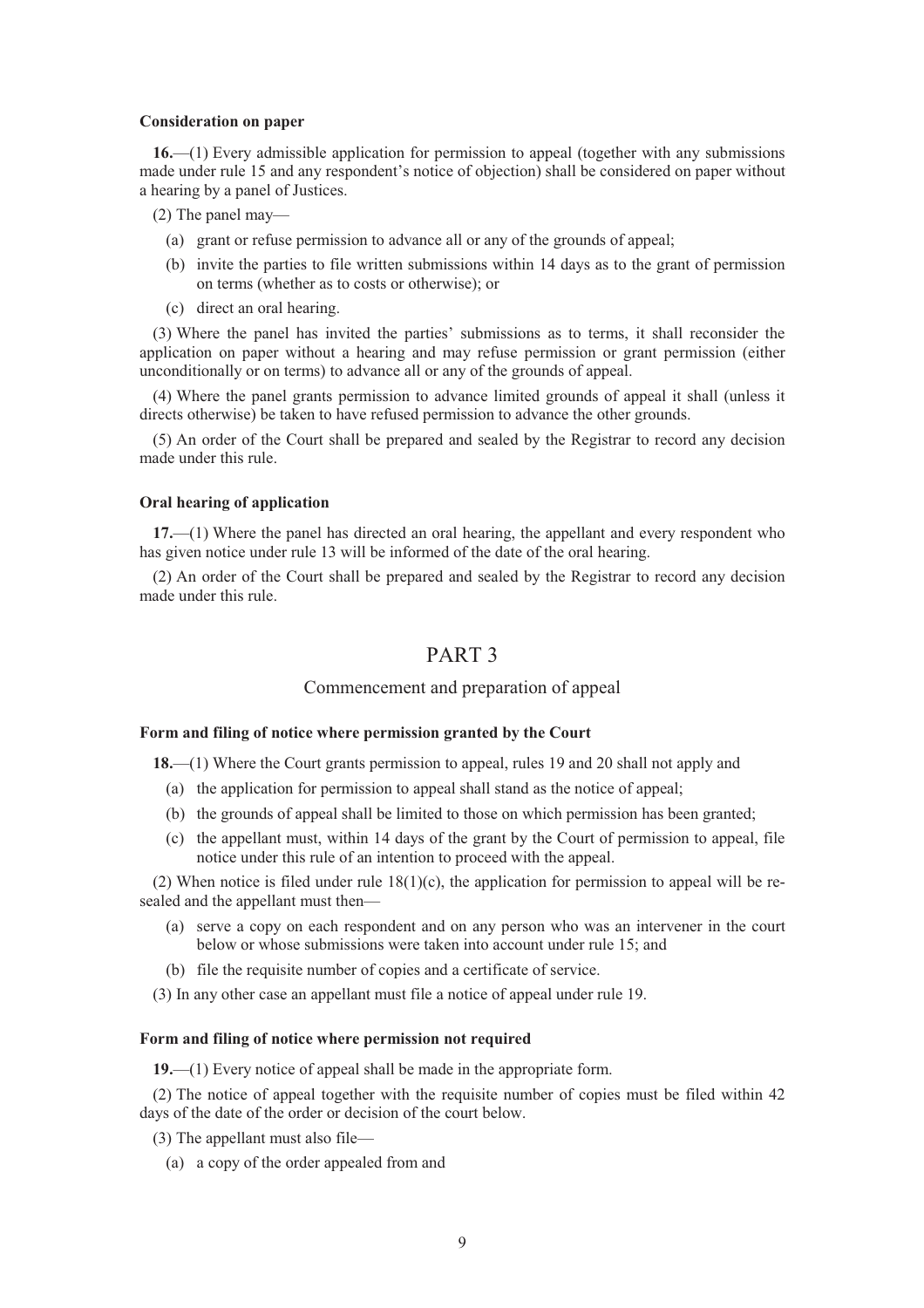(b) (if separate) a copy of the order granting permission to appeal

and, if the order appealed from is not immediately available, the notice of appeal must be filed without delay and the order filed as soon as it is available.

#### **Service of notice**

**20.**—(1) Before the notice of appeal is filed, a copy must be served on each respondent and on any person who was an intervener in the court below.

(2) When the notice of appeal is filed, the appellant must file a certificate of service.

#### **Acknowledgement by respondent**

**21.**—(1) Each respondent who intends to participate in the appeal must, within 14 days after service under rule  $18(2)(a)$  or 20, file notice in the appropriate form together with a certificate of service.

(2) Before the notice is filed, a copy must be served on—

- (a) the appellant,
- (b) any other respondent, and
- (c) any person who was an intervener in the court below or whose submissions were taken into account under rule 15.

(3) A respondent who does not file notice under this rule will not be permitted to participate in the appeal and will not be given notice of its progress.

#### **Documents for appeal hearing**

**22.**—(1) Within 112 days after the filing of the notice under rule 18(1)(c) or the filing of the notice of appeal, the appellant must file—

- (a) a statement of the relevant facts and issues; and
- (b) an appendix (prepared in accordance with the relevant practice direction) of the essential documents which were in evidence before, or which record the proceedings in, the courts below.

(2) Both the statement and the appendix must be submitted to, and agreed with, every respondent before being filed.

- (3) Within 7 days after the filing of the statement and the appendix, every party must—
	- (a) notify the Registrar that the appeal is ready for listing, and
	- (b) specify the number of hours that their respective counsel estimate to be necessary for their oral submissions

and the Registrar will subsequently inform the parties of the date fixed for the hearing.

(4) The appellant and every respondent (and any intervener and advocate to the Court) must then sequentially exchange their respective written cases and file them, and every respondent (and any intervener and advocate to the Court) must for the purposes of rule 23 provide copies of their respective written cases, in compliance with the relevant practice direction.

### **The core volumes**

**23.** As soon as the parties' cases have been exchanged and in any event not later than 14 days before the date fixed for the hearing the appellant must file the requisite number of core volumes and, if necessary, additional volumes containing further parts of the appendix, in compliance with the relevant practice direction.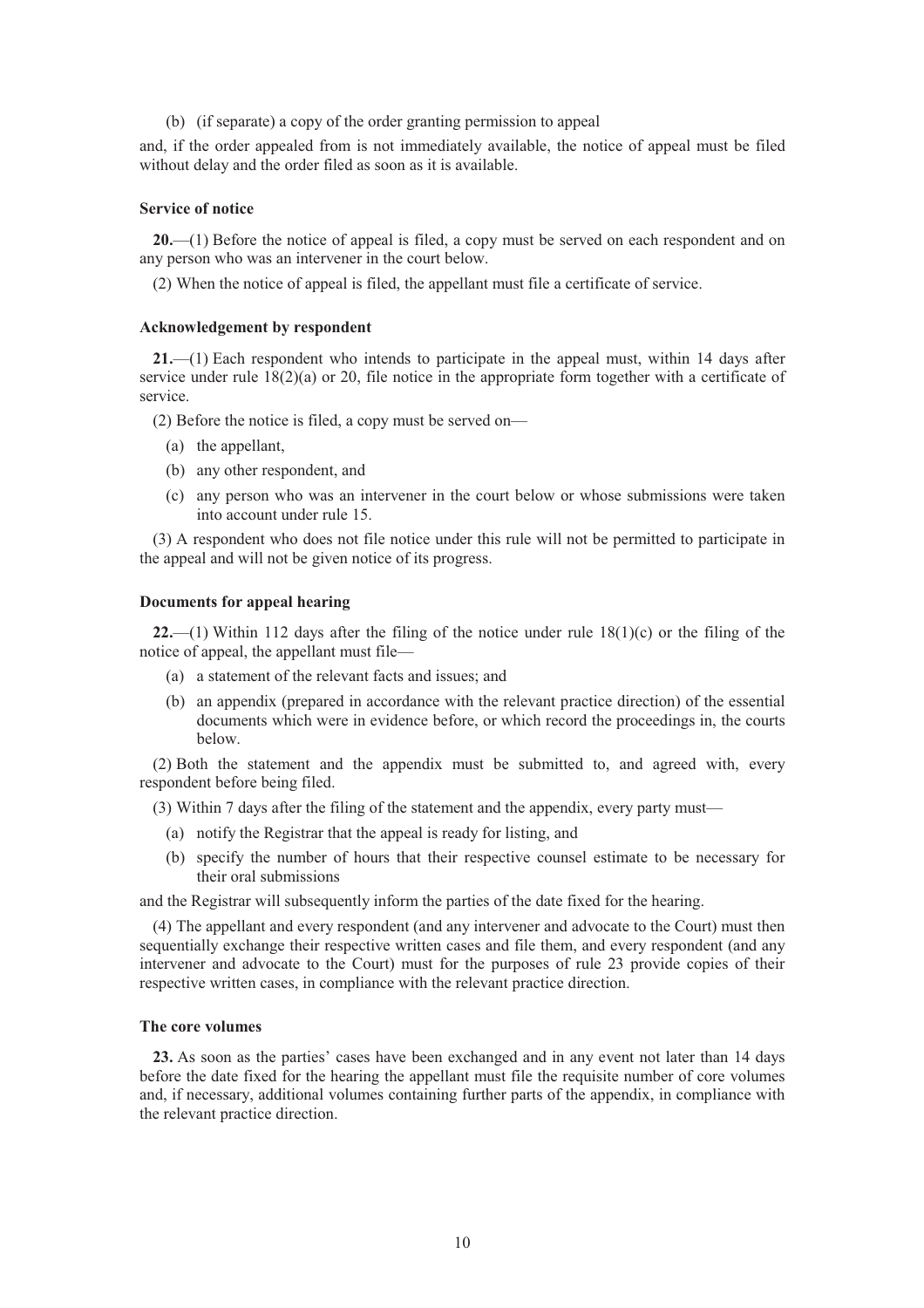#### **Authorities**

**24.** The volumes of authorities that may be referred to during the hearing must be prepared in accordance with the relevant practice direction and the requisite number of copies of the volumes of authorities must be filed by the appellant at the same time as the core volumes.

#### **Cross-appeals**

**25.**—(1) A respondent who wishes to argue that the order appealed from should be upheld on grounds different from those relied on by the court below, must state that clearly in the respondent's written case (but need not cross-appeal).

(2) Except where—

- (a) leave is required from the Court of Session for an appeal from that court, or
- (b) an appeal lies to the Court as of right,

a respondent who wishes to argue that the order appealed from should be varied must obtain permission to cross-appeal from the Court.

(3) Part 2 of these Rules shall apply (with appropriate modifications) to an application to the Court for permission to cross-appeal and (if practicable) applications for permission to appeal and to cross-appeal shall be considered together by the same panel of Justices.

(4) Where there is a cross-appeal, this Part of these Rules shall apply with appropriate modifications and in particular—

- (a) either the application for permission to cross-appeal to the Court shall stand as a notice of cross-appeal, or such a notice (in the appropriate form) shall be filed and served within 42 days of the grant by the Court of permission to appeal or of the filing of the notice of appeal;
- (b) there shall be a single statement of facts and issues, a single appendix of essential documents (divided if necessary into parts) and a single case for each party in respect of the appeal and the cross-appeal (and each case should state clearly that it is in respect of both the appeal and the cross-appeal); and
- (c) the appellant shall remain primarily responsible for the preparation of all the papers for the appeal and for notifying the Registrar under rule 22(3).

## **Intervention**

**26.**—(1) After permission to appeal has been granted by the Court or a notice of appeal has been filed, any person and in particular—

- (a) any official body or non-governmental organization seeking to make submissions in the public interest,
- (b) any person with an interest in proceedings by way of judicial review,
- (c) any person who was an intervener in the court below or whose submissions were taken into account under rule 15,

may apply to the Court for permission to intervene in the appeal.

(2) An application under this rule must be made in the appropriate form and shall be considered on paper by a panel of Justices who may refuse permission to intervene or may permit intervention—

- (a) by written submissions only; or
- (b) by written submissions and oral submissions

and any oral submissions may be limited to a specified duration.

- (3) No permission is required—
	- (a) for an intervention by the Crown under section 5 of the Human Rights Act 1998, or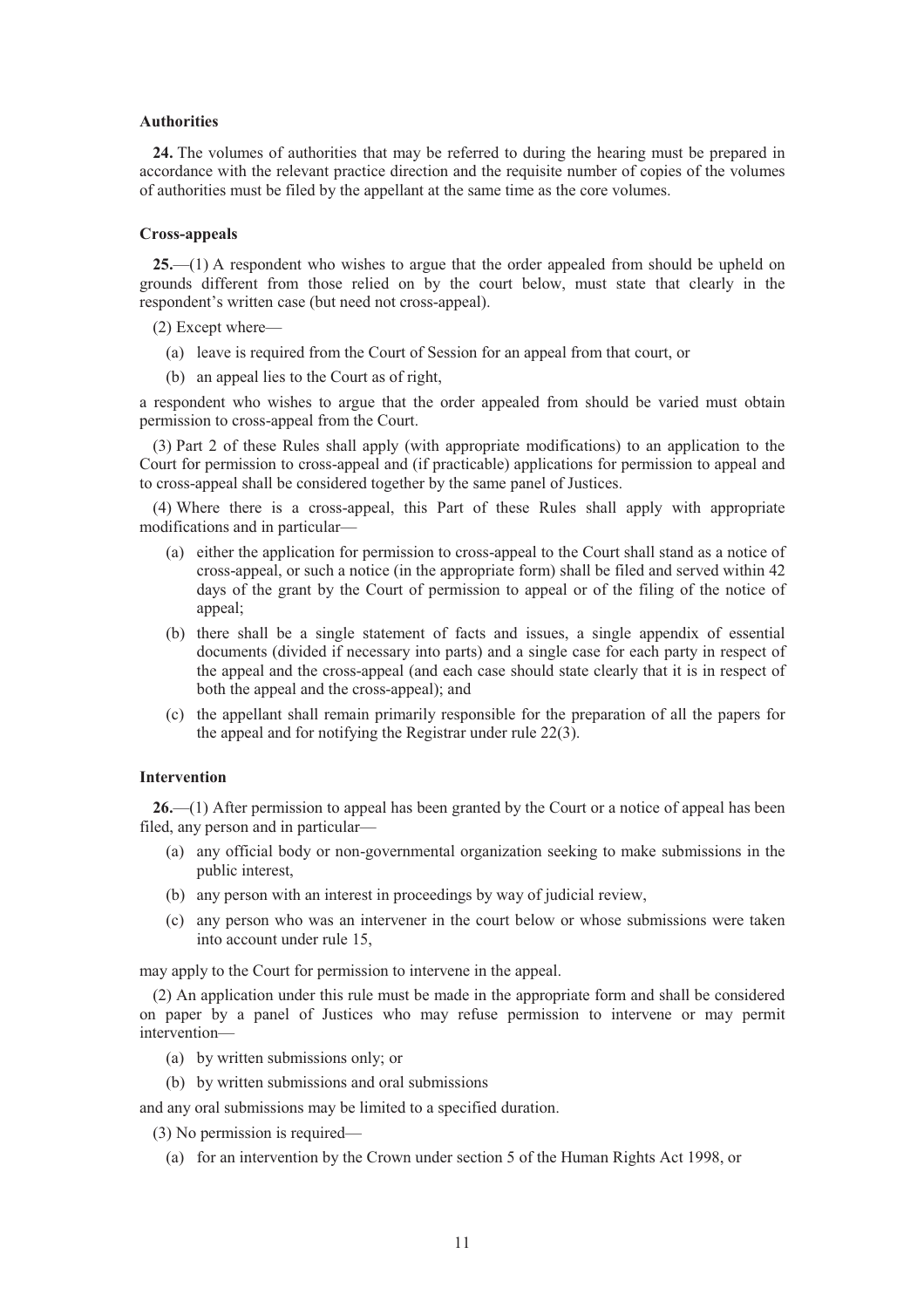(b) for an intervention by the relevant officer in a case where the Court is exercising its devolution jurisdiction.

*(For rules relating to Human Rights Act issues and the Court's devolution jurisdiction see rules 40 and 41.)* 

## PART 4

## Hearing and decision of appeal

#### **Hearing in open court**

**27.**—(1) Every contested appeal shall be heard in open court except where it is necessary in the interests of justice or in the public interest to sit in private for part of an appeal hearing.

(2) Where the Court considers it necessary for a party and that party's representative to be excluded from a hearing or part of a hearing in order to secure that information is not disclosed contrary to the public interest, the Court must conduct the hearing, or that part of it from which the party and the representative are excluded, in private but the Court may exclude a party and any representative only if a person who has been appointed as a special advocate to represent the interests of that party is present when the party and the representative are excluded.

(3) Where the Court decides it is necessary for the Court to sit in private, it shall announce its reasons for so doing publicly before the hearing begins.

(4) Hearings shall be conducted in accordance with—

- (a) the relevant practice direction, and
- (b) any directions given by the Court

and directions given by the Court may limit oral submissions to a specified duration.

#### **Judgment**

**28.** A judgment may be—

- (a) delivered in open court; or
- (b) if the Court so directs, promulgated by the Registrar.

#### **Orders**

**29.**—(1) In relation to an appeal or a reference, the Supreme Court has all the powers of the court below and may—

- (a) affirm, set aside or vary any order or judgment made or given by that court;
- (b) remit any issue for determination by that court;
- (c) order a new trial or hearing;
- (d) make orders for the payment of interest;
- (e) make a costs order.

(2) An order of the Supreme Court may be enforced in the same manner as an order of the court below or of the appropriate superior court.

(3) For the purposes of paragraph (2) "the appropriate superior court" means—

- (a) in the case of an appeal or reference from a court in England and Wales, the High Court;
- (b) in the case of an appeal or reference from a court in Scotland—
	- (i) where the appeal or reference is in civil proceedings, the Court of Session; and
	- (ii) where the appeal or reference is in criminal proceedings, the High Court of Justiciary;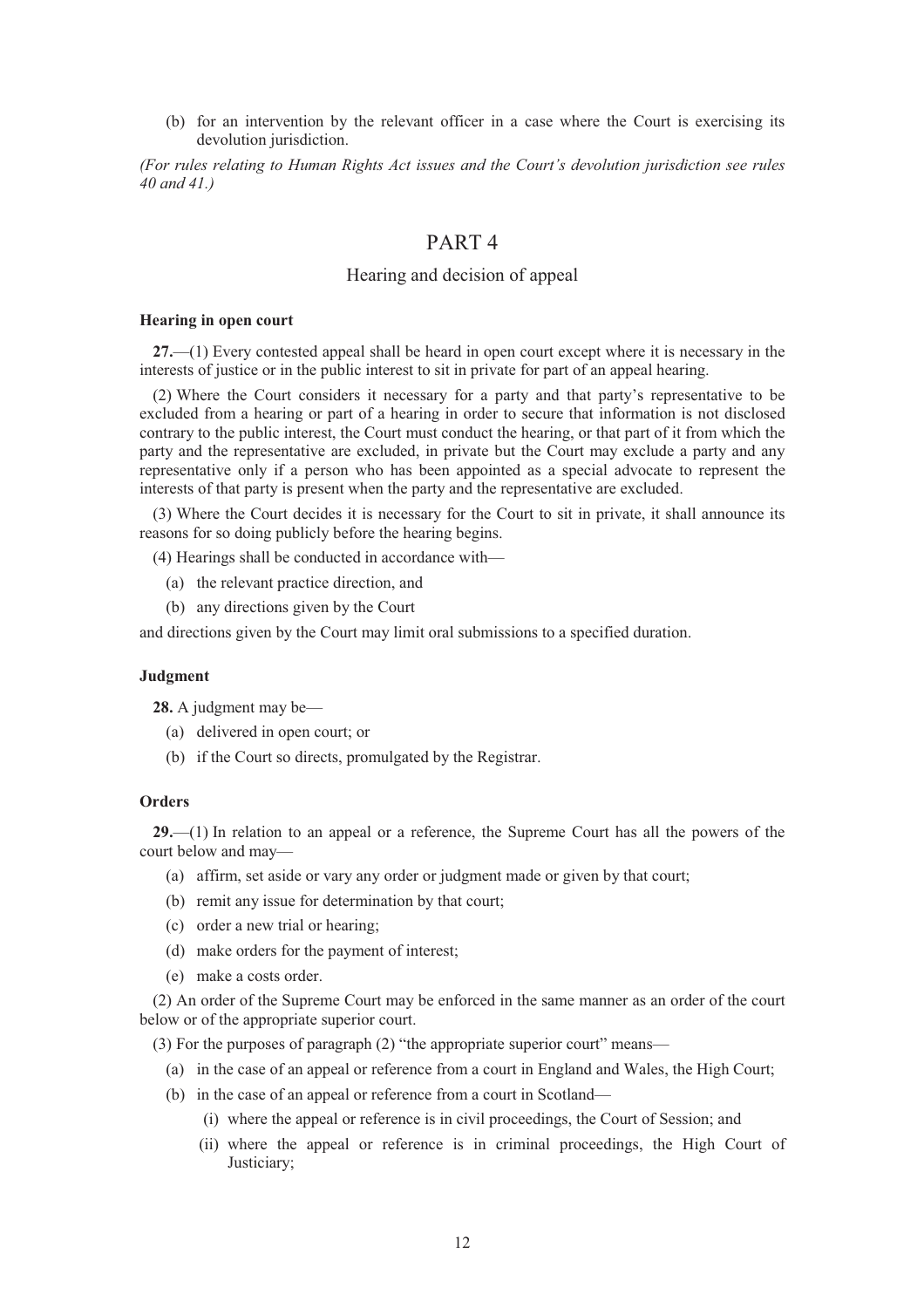(c) in the case of an appeal or reference from a court in Northern Ireland, the High Court in Northern Ireland.

(4) In the case of references other than those mentioned in paragraph (3) "the appropriate superior court" in paragraph (2) means—

- (a) where the reference is under the Scotland Act 1998, the Court of Session;
- (b) where the reference is under the Northern Ireland Act 1998, the High Court in Northern Ireland; and
- (c) where the reference is under the Government of Wales Act 2006, the High Court.

(5) Every order of the Court shall be prepared and sealed by the Registrar who may invite written submissions as to the form of the order.

## PART 5

## Further general provisions

#### **Procedural applications**

**30.**—(1) Every procedural application to the Court must be made in the appropriate form for general procedural applications unless a particular form is provided for a specific case.

(2) An application must be made in the appropriate form and must—

- (a) set out the reasons for making the application, and
- (b) where necessary, be supported by written evidence.

(3) A copy of the application must be served on every other party before it is filed and, when the application is filed, the applicant must file a certificate of service.

(4) A party who wishes to oppose an application must, within 7 days after service, file notice of objection in the appropriate form and must (before filing) serve a copy on the applicant and any other parties.

(5) An application for permission to appeal, a notice of appeal or any other document filed under these Rules may be amended on application under this rule or with the permission of the Registrar on such terms as appear appropriate, and the Registrar may invite the parties' written submissions on any application to amend.

## **Requests for expedition**

**31.**—(1) Any request for urgent consideration of an application for permission to appeal or for an expedited hearing must be made to the Registrar.

(2) Wherever possible the views of all parties should be obtained before such a request is made.

#### **Grouping appeals**

**32.** The Registrar may direct that appeals raising the same or similar issues shall be heard either together or consecutively by the Court constituted by the same Justices and may give any consequential directions that appear appropriate.

## **Change of interest**

**33.** The Court must be informed promptly of—

- (a) the death or bankruptcy of any individual party;
- (b) the winding up or dissolution of any corporate party;
- (c) any compromise of the subject matter of an appeal;
- (d) any event which does or may deprive an appeal of practical significance to the parties,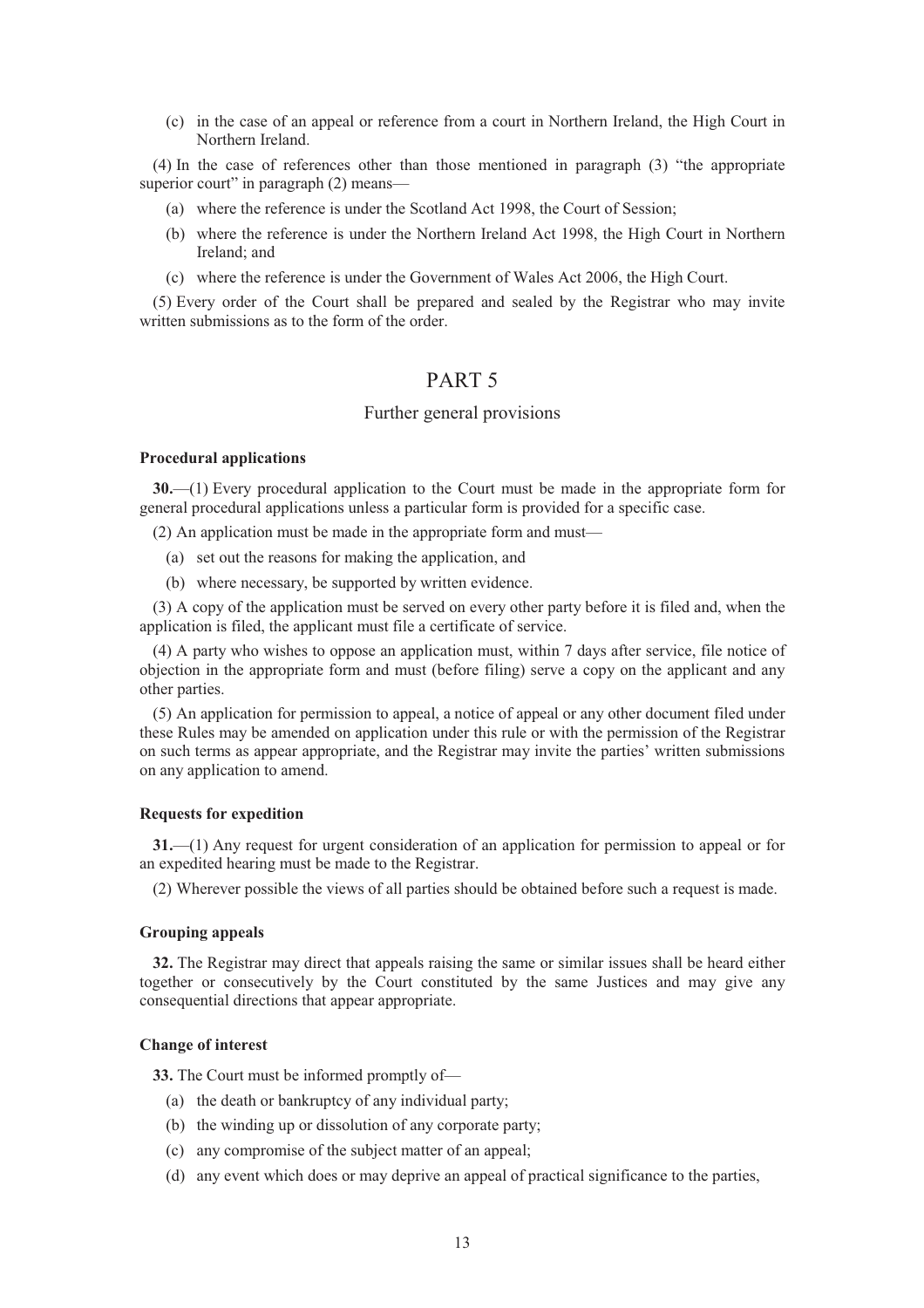and the Court may give any consequential directions that appear appropriate.

#### **Withdrawal etc of application for permission to appeal or of appeal**

**34.**—(1) An application for permission to appeal or a notice of appeal may be withdrawn with the written consent of all parties or with the permission of the Court on such terms as appear appropriate.

(2) The Court may set aside or vary the order appealed from by consent and without an oral hearing if satisfied that it is appropriate so to do.

(3) In this rule "a notice of appeal" includes an application for permission to appeal or crossappeal which (under rule 18 or rule 25) stands as a notice of appeal or cross-appeal.

## **Advocate to the Court and assessors**

**35.**—(1) The Court may request the relevant officer to appoint, or may itself appoint, an advocate to the Court to assist the Court with legal submissions.

(2) In accordance with section 44 of the Act the Court may, at the request of the parties or of its own initiative, appoint one or more independent specially qualified advisers to assist the Court as assessors on any technical matter.

(3) The fees and expenses of any advocate to the Court or assessor shall be costs in the appeal.

#### **Security for costs**

**36.**—(1) The Court may on the application of a respondent order an appellant to give security for the costs of the appeal and any order for security shall determine—

- (a) the amount of that security, and
- (b) the manner in which, and the time within which, security must be given.

(2) An order made under this rule may require payment of the judgment debt (and costs) in the court below instead of, or in addition to, the amount ordered by way of security for costs.

#### **Stay of execution**

**37.** Any appellant who wishes to obtain a stay of execution of the order appealed from must seek it from the court below and only in wholly exceptional circumstances will the Court grant a stay.

#### **Change of solicitor and London agents**

**38.**—(1) If a party for whom a solicitor is acting wishes to change solicitors, that party or the new solicitor must give the Registrar and the former solicitor written notice of the change.

(2) Until such notices are given the former solicitor shall continue to be treated as the party's solicitor.

(3) Solicitors practising outside London may appoint London agents and additional costs incurred by not appointing London agents may be disallowed.

#### **Disposal of documents**

**39.**—(1) All documents filed become the property of the Court and original documents must be retained in the records of the Registry.

(2) Other documents shall be destroyed unless the Registrar (on a written application made within 21 days of the end of the proceedings) directs otherwise.

(3) All documents held by the Court may be inspected by the press or members of the public on application to the Registrar but the Registrar may refuse an application for reasons of commercial confidentiality, national security or in the public interest.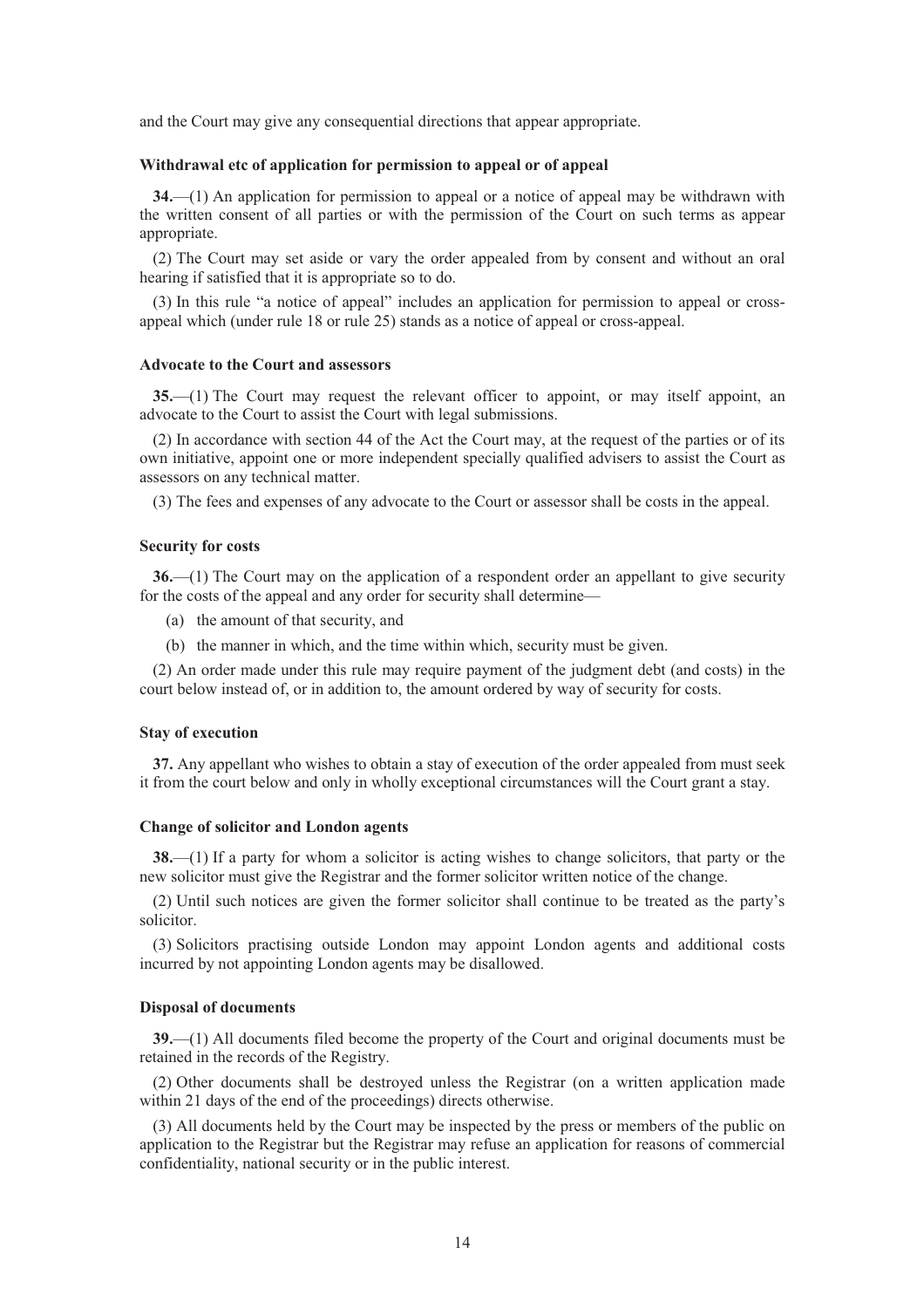(4) Before allowing an application for inspection under this rule, the Registrar may impose terms or conditions such as the redaction of certain material where such a condition is necessary in the interests of justice or in the public interest.

## PART 6

## Particular appeals and references

#### **Human Rights Act issues**

**40.**—(1) Where an appeal raises a question of incompatibility under section 4 of the Human Rights Act 1998(**a**) and the Crown is not already a party to the appeal, the Registrar shall give 21 days' notice of the question to the Crown.

(2) If notice is given that the Crown wishes to be joined, the appropriate Minister or other person shall be joined accordingly.

(3) If such a question arises for the first time during the course of an appeal hearing the Court will if necessary adjourn the proceedings to enable the Registrar to give notice under paragraph (1).

#### **Devolution jurisdiction**

**41.**—(1) Appeals or references under the Court's devolution jurisdiction shall in general be dealt with in accordance with these Rules but the Court shall give special directions as and when necessary, and in particular as to—

- (a) any question referred under section 33 of the Scotland Act 1998(**b**), section 11 of the Northern Ireland Act 1998(**c**) or section 96, 99 or 112 of the Government of Wales Act 2006(**d**),
- (b) any reference of a devolution issue(**e**),
- (c) any direct references under paragraph 33 or 34 of Schedule 6 to the Scotland Act 1998, paragraph 33 or 34 of Schedule 10 to the Northern Ireland Act 1998 or paragraph 29 or 30 of Schedule 9 to the Government of Wales Act 2006.

(2) A reference made by the relevant officer is made by filing the reference and by serving a copy on any other relevant officer who is not already a party and who has a potential interest in the proceedings.

(3) A reference must state the question or issue to be decided by the Court.

(4) The Registrar shall give notice of the question or issue to the appropriate relevant officer where that officer is not already a party to any proceedings.

#### **Court of Justice of the European Communities**

**42.**—(1) Where it is contended on an application for permission to appeal that it raises a question of Community law which should be the subject of a reference under Article 234 of the Treaty establishing the European Community and permission to appeal is refused, the panel of Justices will give brief reasons for its decision.

(2) Where on an application for permission to appeal a panel of Justices decides to make a reference under Article 234 before determining the application, it will give consequential

-

<sup>(</sup>**a**) 1998 c. 42.

<sup>(</sup>**b**) 1998 c. 46; section 33 provides for the scrutiny of proposed Acts of the Scottish Parliament by the Supreme Court.

<sup>(</sup>**c**) 1998 c. 47; section 11 provides for the scrutiny of proposed Acts of the Northern Ireland Assembly by the Supreme Court.

<sup>(</sup>**d**) 2006 c. 32; sections 96, 99 and 112 provide for the scrutiny of proposed Orders in Council, proposed Assembly Measures and proposed Acts of the National Assembly for Wales by the Supreme Court.

<sup>(</sup>**e**) A devolution issue is defined in Schedule 6 to the Scotland Act 1998, Schedule 10 to the Northern Ireland Act 1998 and Schedule 9 to the Government of Wales Act 2006.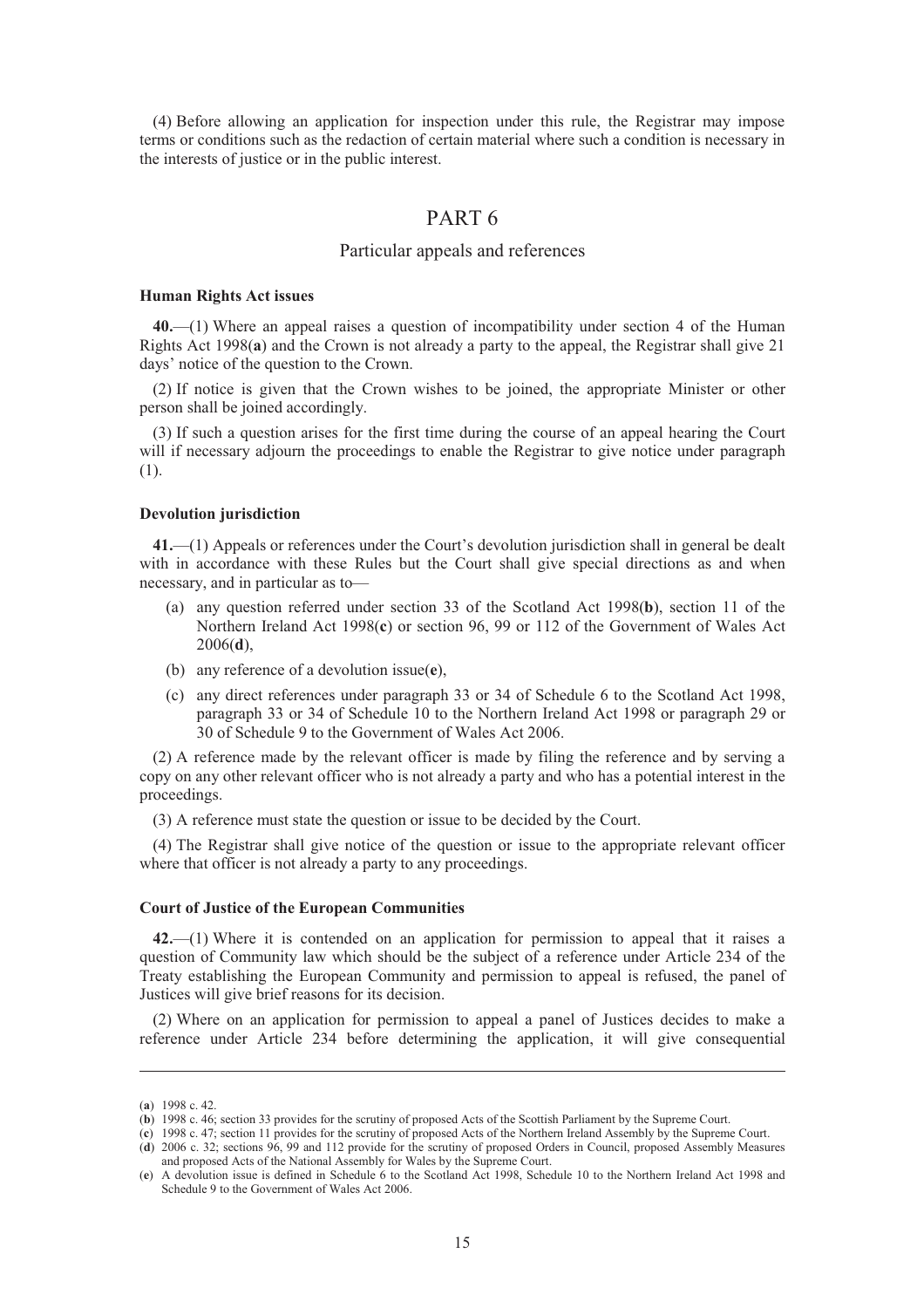directions as to the form of the reference and the staying of the application (but it may if it thinks fit dispose of other parts of the application at once).

(3) Where at the hearing of an appeal the Court decides to make a reference under Article 234 it will give consequential directions as to the form of the reference and the staying of the appeal (but it may if it thinks fit dispose of other parts of the appeal at once).

(4) An order of the Court shall be prepared and sealed by the Registrar to record any decision made under this rule.

#### **Revocation of patents**

**43.**—(1) On any appeal under sections 12 and 13 of the Administration of Justice Act 1969(**a**) from an order for revocation of a patent the appellant must serve notice of the appeal on the Comptroller-General of Patents ("the Comptroller") as well as on every respondent.

(2) A respondent who decides not to oppose the appeal must serve notice of that decision on the Comptroller together with the relevant statements of case.

(3) The Comptroller shall within 14 days serve on the appellant and file a notice stating whether or not the Comptroller intends to appear on the appeal.

(4) Where notice is given under paragraph (3), the Comptroller may appear on the appeal.

#### **Criminal appeals**

**44.** The Court must apply in accordance with the relevant practice direction the code of practice for victims issued under section 32 of the Domestic Violence, Crime and Victims Act 2004(**b**).

## PART 7

## Fees and costs

#### **Fees**

**45.** Where a fee is prescribed by any order made under section 52 of the Act, the Registrar may refuse to accept a document or refuse to allow a party to take any step unless the relevant fee is paid.

#### **Orders for costs**

**46.**—(1) The Court may make such orders as it considers just in respect of the costs of any appeal, application for permission to appeal, or other application to or proceeding before the Court.

(2) The Court's powers to make orders for costs may be exercised either at the final determination of an appeal or application for permission to appeal or in the course of the proceedings.

(3) Orders for costs will not normally be made either in favour of or against interveners but such orders may be made if the Court considers it just to do so (in particular if an intervener has in substance acted as the sole or principal appellant or respondent).

-

<sup>(</sup>**a**) 1969 c. 58; section 12 has been amended by the Courts Act 1971 (c.23), Schedule 11 Part IV, Judicature (Northern Ireland) Act 1978 (c.23) section 122(1)(2), Schedule 6 paragraph 13, Schedule 7 Part I and the Supreme Court Act 1981 (c.54), section 152(4), Schedule 7 .

<sup>(</sup>**b**) 2004 c. 28.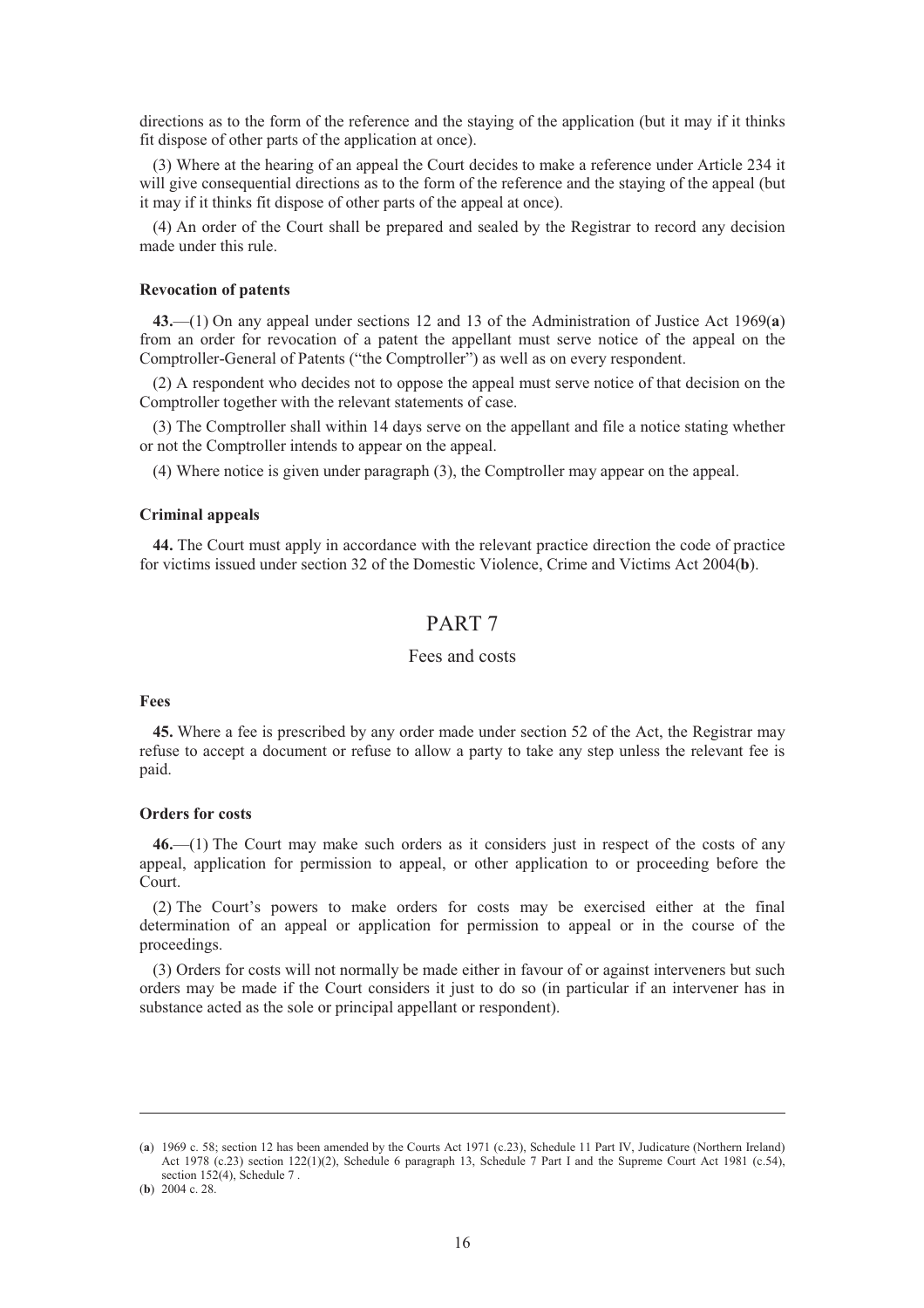#### **Submissions as to costs**

**47.**—(1) If a party wishes to defer making submissions as to costs until after judgment, the Court must be informed of this not later than at the close of the oral argument.

(2) If the Court accedes to the request it will give such directions as appear appropriate and it may, in particular, give directions—

- (a) for the hearing of oral submissions as to costs immediately after judgment;
- (b) for the simultaneous or sequential filing of written submissions as to costs within a specified period after judgment;
- (c) for the hearing of oral submissions after the filing of written submissions.

### **Claim for costs**

**48.**—(1) Where the Court has made an order for costs, the claim for costs must be submitted to the Registrar within three months beginning with the date on which the costs order was made.

(2) The form and contents of a claim for costs must comply with the relevant practice direction and the receiving party must supply such further particulars, information and documents as the Registrar may direct.

(3) The receiving party must serve a copy of a claim for costs on the paying party.

(4) Within 21 days beginning with the day on which a claim for costs is served, the paying party may (or, in the circumstances specified in the relevant practice direction, must) file points of dispute and, if so, must serve a copy on the receiving party.

(5) Within 14 days beginning with the day on which points of dispute are served, the receiving party may file a response and, if so, must serve a copy on the paying party.

#### **Assessment of costs**

**49.**—(1) Every detailed assessment of costs shall be carried out by two costs officers appointed by the President and—

- (a) one costs officer must be a Costs Judge (a Taxing Master of the Senior Courts), and
- (b) the second may be the Registrar.
- (2) A disputed assessment shall be dealt with at an oral hearing.
- (3) An assessment may provide for the costs of the assessment procedure.

(4) The Registrar will give the receiving party and the paying party written notice of the date of the assessment.

(5) Where one of the parties so requests or in the circumstances specified in the relevant practice direction, the Registrar may make a provisional assessment of costs without the attendance of the parties.

(6) The Registrar must inform the parties in writing of the outcome of a provisional assessment and, if a party is dissatisfied with the outcome, or if points of disagreement cannot be resolved in correspondence, the Registrar shall appoint a date for an oral hearing.

(7) Any request for an oral hearing following a provisional assessment of costs must be made within 14 days of the receipt of the Registrar's decision on the assessment.

#### **Basis of assessment**

**50.**—(1) Where the Court is to assess the amount of costs it will assess those costs—

- (a) on the standard basis, or
- (b) on the indemnity basis,

in the manner specified by rule 51 or (where appropriate) on the relevant bases that apply in Scotland or Northern Ireland.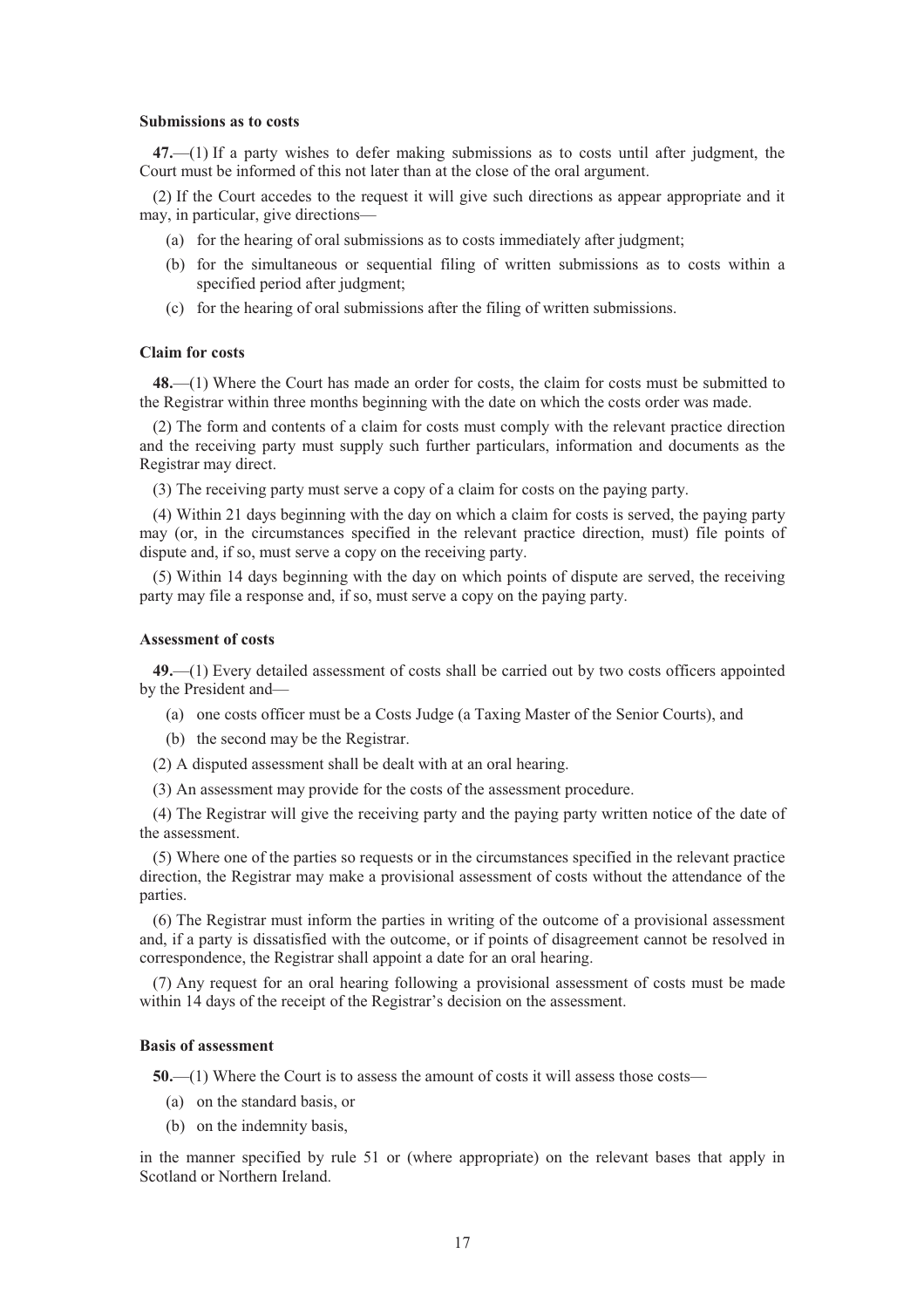(2) Where—

- (a) the Court makes an order about costs without indicating the basis on which the costs are to be assessed, or
- (b) the Court makes an order for costs to be assessed on a basis other than one specified in paragraph (1),

the costs will be assessed on the standard basis.

(3) This rule applies subject to any order or direction to the contrary.

#### **The standard basis and the indemnity basis**

**51.**—(1) Costs assessed on the standard basis are allowed only if they are proportionate to the matters in issue and are reasonably incurred and reasonable in amount.

(2) Any doubt as to whether costs assessed on the standard basis are reasonably incurred and are reasonable and proportionate in amount will be resolved in favour of the paying party.

(3) Costs assessed on the indemnity basis are allowed only if they are reasonably incurred and reasonable in amount.

(4) Any doubt as to whether costs assessed on the indemnity basis are reasonably incurred and are reasonable in amount will be resolved in favour of the receiving party.

#### **Amount of assessed costs to be specified**

**52.** The amount of any assessed costs will be inserted in the order made under rule 29 but, if that order is drawn up before the assessment has been completed, the amount assessed will be certified by the Registrar.

#### **Appeal from assessment**

**53.**—(1) A party who is dissatisfied with the assessment of costs made at an oral hearing may apply for that decision to be reviewed by a single Justice and any application under this rule must be made in the appropriate form and be filed within 14 days of the decision.

(2) The single Justice may (without an oral hearing) affirm the decision made on the assessment or may, where it appears appropriate, refer the matter to a panel of Justices to be decided with or without an oral hearing.

(3) An application may be made under this rule only on a question of principle and not in respect of the amount allowed on any item in the claim for costs.

#### **Payment out of security for costs**

**54.** Any security for costs lodged by an appellant will be dealt with by the Registrar in accordance with the directions of the Court.

## PART 8

## Transitional arrangements

#### **Transitional arrangements**

**55.**—(1) Unless the Court or the Registrar directs otherwise, these Rules shall apply, with any necessary modifications, to appeals which were proceeding, and petitions for leave which were lodged, in the House of Lords before 1st October 2009.

(2) The Court or the Registrar may give special directions, as and when necessary, in relation to appeals which were proceeding, and petitions for leave which were lodged, in the House of Lords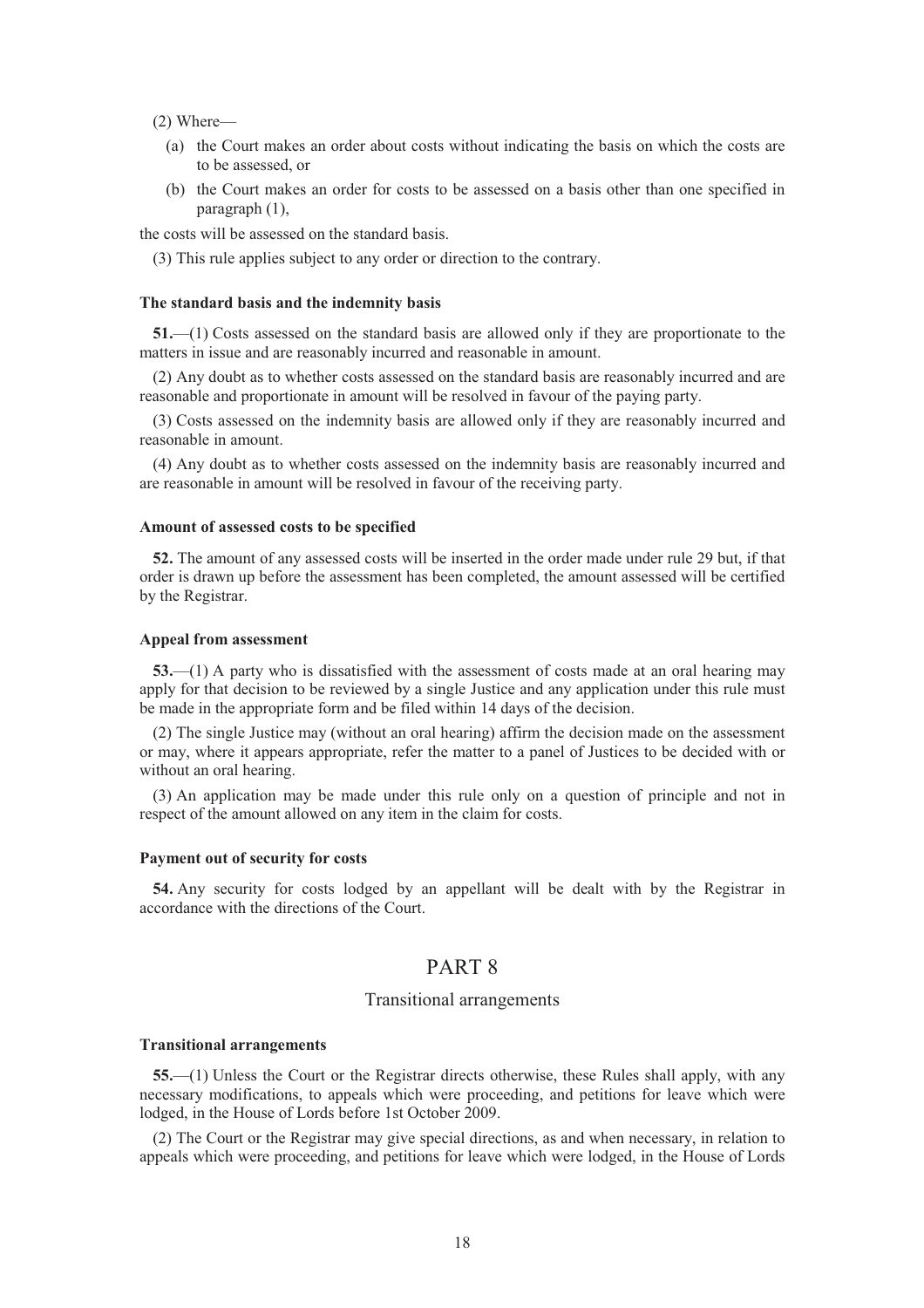before 1st October 2009 notwithstanding anything that was done in accordance with the Practice Directions and Standing Orders of the House of Lords.

*The Lord Phillips of Worth Matravers*  21st May 2009 Senior Lord of Appeal in Ordinary

I direct that these Rules shall come into force on 1st October 2009

*Jack Straw*  26th June 2009 Lord Chancellor